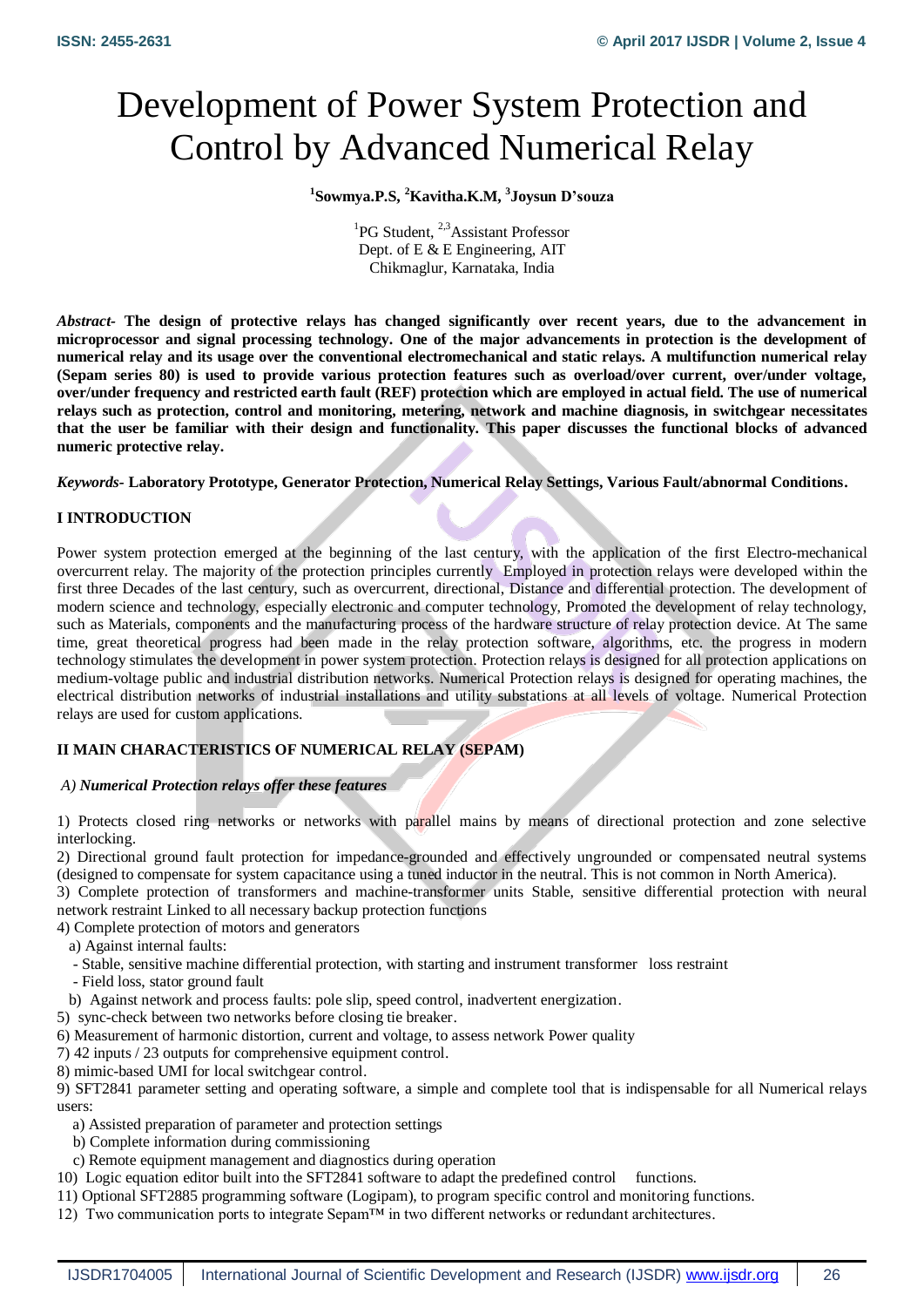13) Removable memory cartridge to get equipment in operation again quickly after the replacement of a faulty base unit.

14) Battery backup to save historical and disturbance recording data.

## *B) Functions of Numerical Relay*

*1)* Protection of equipment against thermal damage caused by overloads.

This function is used to protect equipment (motors, transformers, generators) against overloads, based on measurement of the current drawn.

2) Backup protection if the circuit breaker does not trip.

If a breaker fails to open following a tripping order (detected by the non-extinction of the fault current), this backup protection sends a tripping order to the upstream or adjacent breakers.

The "breaker failure" protection function is activated by an O1 output tripping order received from the overcurrent protection functions which trip the circuit breaker (50/51, 50N/51N, 46, 67N, 67, 64REF). It checks for the disappearance of current during the time interval specified by the time delay T. It may also take into account the position of the circuit breaker, read on the logic inputs to determine the actual opening of the breaker. Wiring a volt-free closed circuit breaker position contact on the "breaker closed" equation editor input can ensure that the protection is effective in the following situations

3) Protection against over currents and overloads.

4) Protection against earth and with selective tripping according to fault current direction:

Earth fault protection based on measured neutral, zero sequence or earth fault (tank earth leakage protection) current.

The protection function has a definite or IDMT time delay. The protection function includes a harmonic 2 restraint which can be set to provide greater saturation stability of the CT phases when transformers are energized. When the residual current measurement is done by adding up to 3 TC phases or by an intermediate TC located in the common point of the 3 TC phases, the harmonic 2 restraint must be active with:

 $\text{Iso} > 10$  % of In TC, if the protection is time-dependant (DT),

 $Iso > 5\%$  of IN TC, if the protection is IDMT.

5) Detection of excessive machine speeds to protect generators and processes. Detection of machine overspeed to detect synchronous generator racing due to loss of synchronism, or for process monitoring.

6) Monitoring of under speeds and detection of rotor locking.

Detection of machine under speed after starting, for process monitoring. The protection function picks up if the speed measured drops below the speed set point after having first exceeded the set point by 5 %. Zero speed is detected by unit 1 and is used by protection function 48/51 LR to detect rotor locking. The protection includes a definite (DT) time delay T.

7) Phase-to-phase short-circuit protection for generators.

8) Protection function which checks the synchronization of the electrical networks upstream and downstream of a circuit breaker and allows closing when the differences in voltage, frequency and phase are within authorized limits.

9) Protection against phase-to-neutral or phase-to-phase voltage dips.

10) Motor protection against incorrect voltages.

Protection of motors against faulty operation due to insufficient or unbalanced network voltage. It is based on measurement of the positive sequence voltage Vd. It includes a definite time delay T. It does not operate when only a single phase-to-neutral or phaseto-phase voltage is connected. This protection also detects the phase rotation direction. The protection function considers that the phase rotation direction is reversed when the positive sequence voltage is less than 10 % of Unp and when the phase-to-phase voltage is greater than 80 % of Unp. When this is the case, the alarm message "ROTATION –" is generated.

11) Detection of the remanent voltage sustained by rotating machines.

Protection used to check that remanent voltage sustained by rotating machines has been cleared before allowing the busbars supplying the machines to be reenergized, to avoid electrical and mechanical transients. This protection is single-phase. It picks up when the U21 or V1 voltage is less than the us set point. The protection includes a definite time delay.

12) Protection against reverse power and overloads.

Two-way protection based on calculated active power, for the following applications:

a) Active overpowers protection to detect overloads and allow load shedding.

b) Reverse active power protection: against generators running like motors when the generators draw active power and against motors running like generators when the motors supply active power.

13) Protection against field loss on synchronous machines.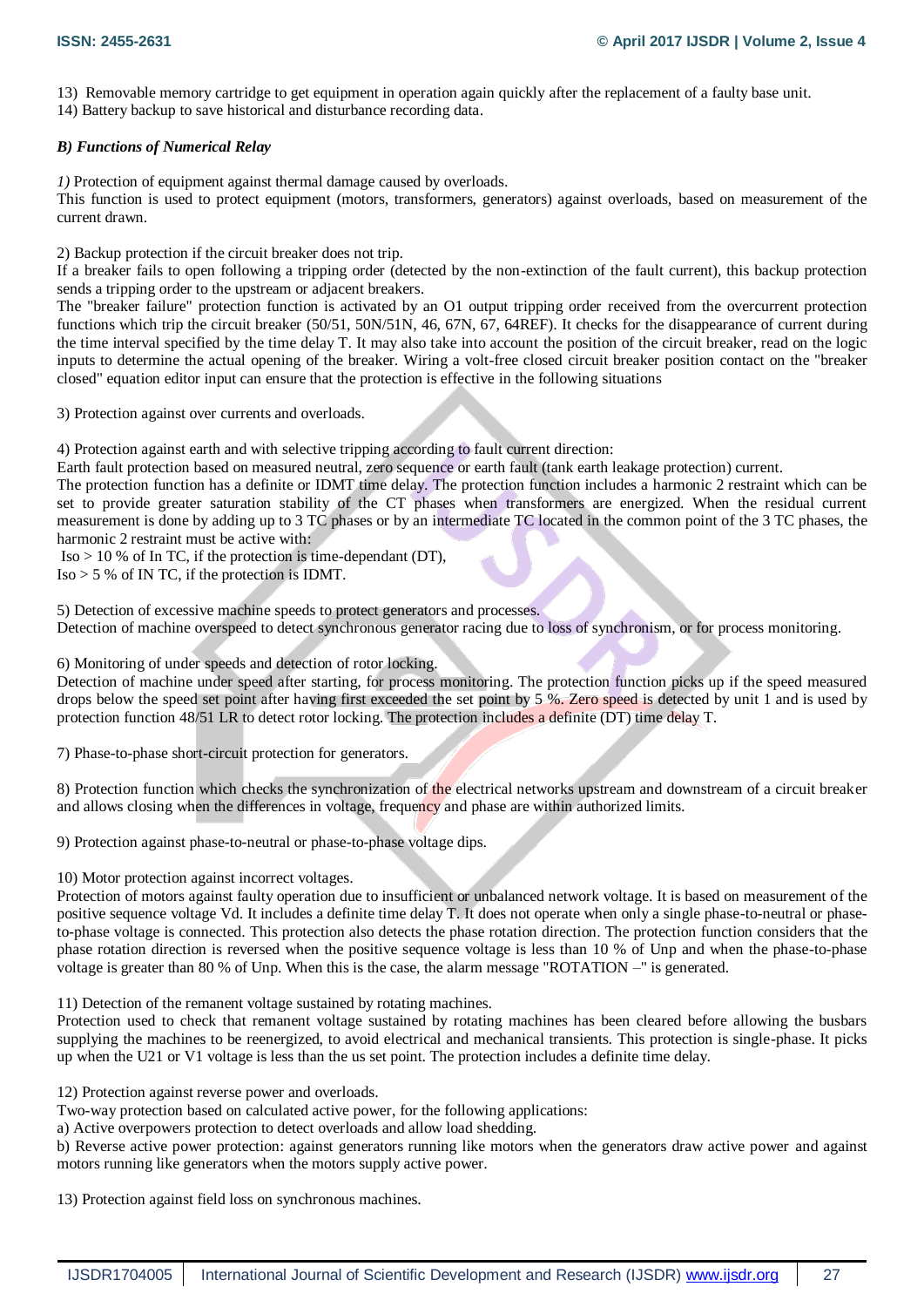Two-way protection based on calculated reactive power to detect field loss on synchronous machines: reactive overpower protection for motors which consume more reactive power following field loss and reverse reactive overpower protection for generators which consume reactive power following field loss.

14) Protection for pumps: Protection of pumps against the consequences of a loss of priming by detection of motor no-load operation.

15) Protection against heat rise in equipment by measuring the temperature with a sensor.

16) Protection against field loss on synchronous machines or generators.

- 17) Phase unbalance protection for lines and equipment.
- 18) Detection of excessive starting time and locked rotors for motor protection.
- 19) Protection of cables against thermal damage caused by overloads.

20) Generator protection against close short-circuits and Protection against phase-to-neutral or phase-to-phase over voltages.

21) Protection of three-phase windings against phase-to-earth faults and Phase-to-phase short-circuit protection, with selective tripping according to fault current direction.

22) Detection of abnormally high frequencies and Detection of abnormally low frequency for Load shedding using a metric frequency criterion.

# **III BLOCK DIAGRAM OF NUMERICAL RELAY (SEPAM)**



Fig 1 Modular Architecture of advanced numerical Relay.

# **1. Base unit, with different types of User Machine Interfaces (UMI):**

i) Integrated mimic-based UMI

ii) Integrated or remote advanced UMI PE50286

## **2. Parameter and protection settings saved on Removable memory cartridge.**

## **3. 42 logic inputs and 23 output relays**

with three optional modules providing 14 inputs and 6 outputs.

## **4. Two independent communication ports**

- i) Direct connection to 2-wire RS485, 4-wire RS485 and fiber optic networks
- ii) Connection to Ethernet TCP/IP network via PowerLogic Ethernet server (Transparent ReadyTM)

## **5. Processing of data from 16 temperature sensors, Pt100, Ni100 or Ni120.**

# **6. 1 low level analog output,** 0-10 mA, 4-20 mA or 0-20 mA

## **7. Sync-check module**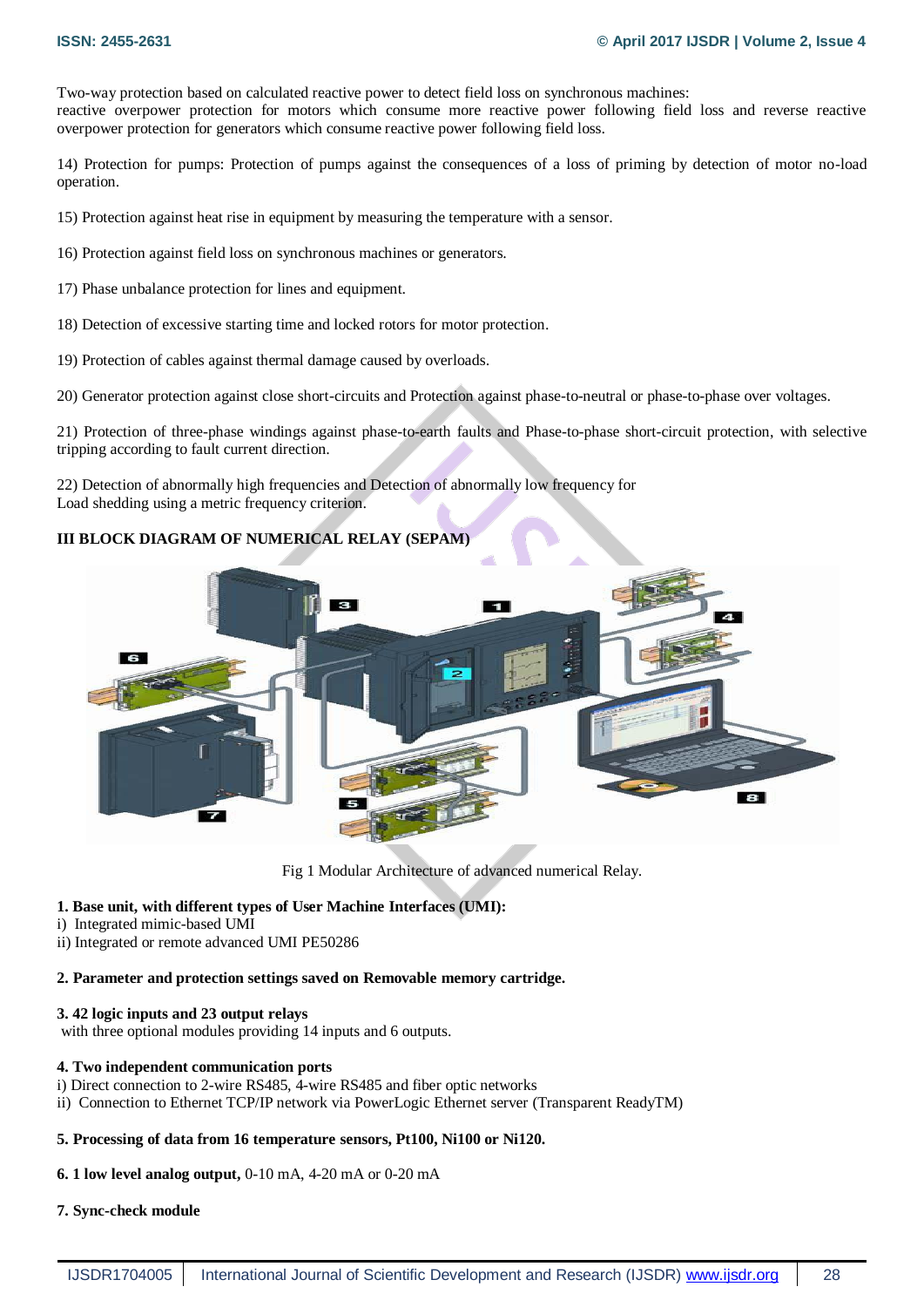## **8. Software tools**

i) Sepam™ parameter and protection setting, and predefined control functions adaptation.

ii) Local or remote installation operation

iii) Programming specific functions (Logipam)

iv)Retrieval and display of disturbance recording data

# **IV SELECTION GUIDE**

| <b>Specific Protection Functions Available</b> | <b>Applications</b> |                    |              |           |            |           |
|------------------------------------------------|---------------------|--------------------|--------------|-----------|------------|-----------|
| <b>General Performance</b>                     | <b>Substation</b>   | <b>Transformer</b> | <b>Motor</b> | Generator | <b>Bus</b> | Capacitor |
| Non-directional phase and ground faults        | <b>S80</b>          |                    |              |           | <b>B80</b> |           |
| Directional ground fault                       | S81                 | T81                | M81          |           |            |           |
| Directional ground fault and<br>phase          | S82                 | T82                |              | G82       |            |           |
| overcurrent                                    |                     |                    |              |           |            |           |
| Check on 3-phase voltages on two busses        |                     |                    |              |           | <b>B83</b> |           |
| Rate of change of frequency                    | S84                 |                    |              |           |            |           |
| Capacitor bank unbalance                       |                     |                    |              |           |            | C86       |
| Transformer or machine differential            |                     | <b>T87</b>         | M87          | G87       |            |           |
| Machine-transformer unit differential          |                     |                    | M88          | G88       |            |           |
|                                                |                     |                    |              |           |            |           |



Fig 2 Circuit Diagram of advanced numerical Relay.

# **V COMMUNICATION NETWORKS AND PROTOCOLS**

All Sepam relays communicate and can be integrated into communication architecture. All Sepam information can be accessed remotely.

Sepam relays can be connected to two types of networks, thus providing access to different types of information:

i. Supervisory local area network or S-LAN

An S-LAN is used for supervision functions concerning the installation and the electric network. It can be used to connect a set of communicating devices using the same communication protocol to a centralized supervision system. Sepam can be connected to an S-LAN using one of the following communication protocols such as Modbus RTU, Modbus TCP/IP and DNP3.

ii. An engineering local area network or E-LAN.

An E-LAN is intended for Sepam parameter-setting and operating functions. It can be used to connect a set of Sepam units to a PC running the SFT2841 software. In this configuration, the operator has remote and centralized access to all Sepam information, with no need to develop any special communication software. The operator can easily:

- i. set up the Sepam general parameters and functions
- ii. collect all Sepam operating and diagnostics information
- iii. manage the protection system for the electric network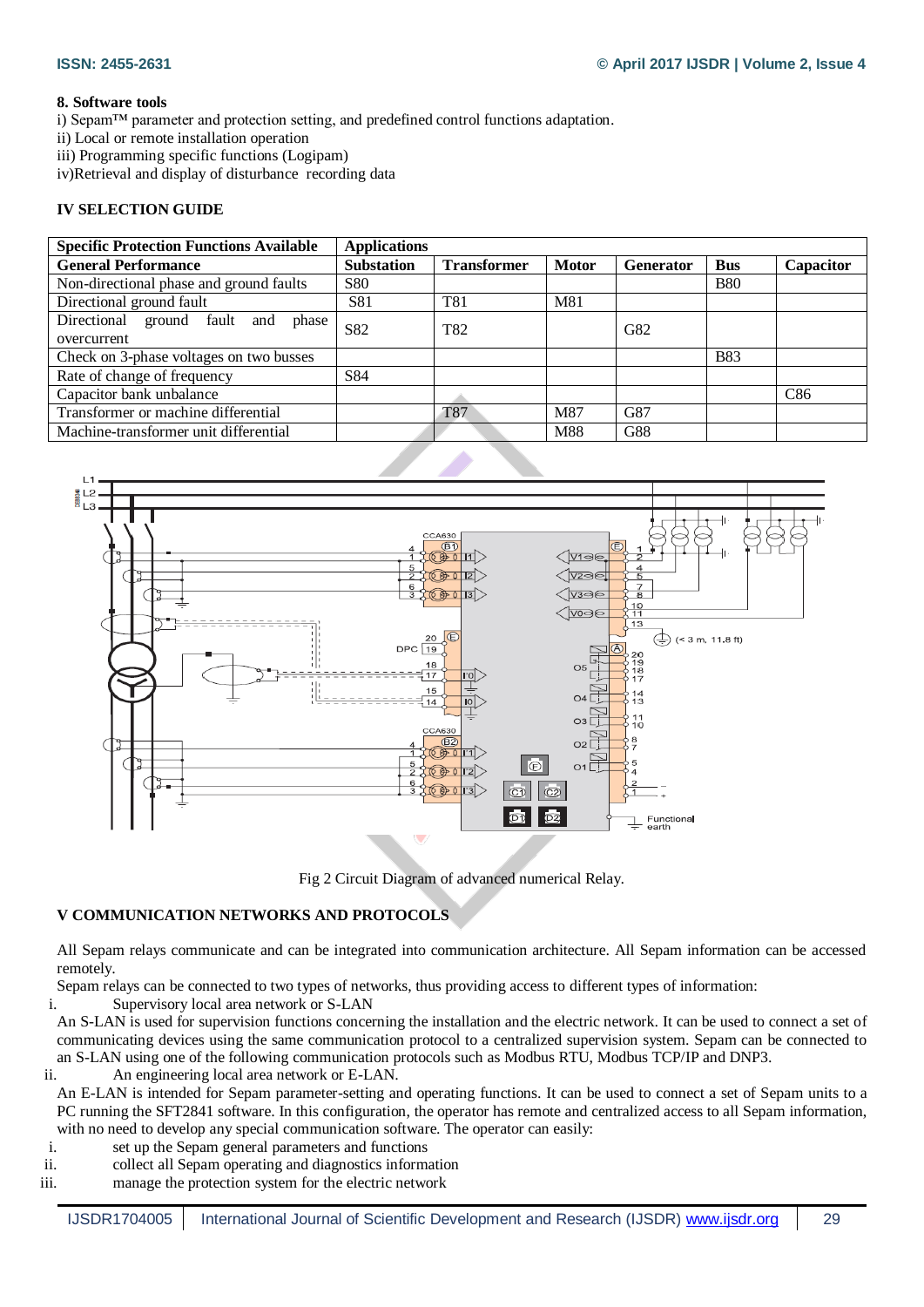- iv. monitor the status of the electric network
- v. run diagnostics on any incidents affecting the electric network.



Fig 3 Sepam connection to two communication networks (S-LAN and E-LAN).

## **VI APPLICATIONS OF NUMERICAL RELAY (SEPAM)**

#### **1) Substations**

 **a) Feeder Protection:** no voltage and frequency monitoring, voltage and frequency monitoring and specific c feeder protection: 67N/67NC.

## **b) Main Protection**

- i. bus short-circuit protection
- ii. no voltage and frequency monitoring,
- iii. line voltage and frequency monitoring,
- iv. specific line or source protection: 67, 67N/67NC,
- v. Disconnection-specific functions: 27,59, 59N, 81L, 81R.
- vi. line or source protection: 67, 67N/67NC

## **2) Transformers**

- i. transformer short-circuit and overload protection
- ii. internal transformer protection: Thermostat / Buchholz (ANSI 26/63)
- iii. RTD temperature monitoring (ANSI 49T).
- iv. transformer directional phase overcurrent protection: 67
- v. Transformer secondary ground fault protection: 50G/51G, 59N.

#### **3) Motors**

- i. internal motor fault protection
- ii. power supply fault protection
- iii. driven load fault protection
- iv. RTD temperature monitoring(ANSI 38/49T)

## **4) Generators**

- i. internal generator fault protection
- ii. network fault protection
- iii. driving machine fault protection
- iv. RTD temperature monitoring (ANSI 38/49T)
- v. Voltage and frequency monitoring.

## **ACKNOWLEDGMENT**

 I express sincere thanks to Dr. G.R Veerendra, Professor and Head, Mrs**.** Kavitha.K.M, Assistant Professor, Mr. Joysun D'souza Assistant Professor of Department of E & E Engineering for them valuable guidance.

## **VII CONCLUSIONS**

A real time implementation of multifunctional Numerical relaying scheme in laboratory environment for scaled generator, transformers, substation and motors are presented in this paper. Numerical relays communicate and can be integrated into communication architecture. All Relay information can be accessed remotely. The 3-phase power circuit simulation and prototype implementation of various protection schemes applicable to generator transformers substation and motors has been carried out. The developed laboratory setup is capable of discriminating the normal and abnormal/faulty condition of generator transformers substation and motors. All other abnormalities such as overload/over current, under/over voltage phenomenon, Breaker failure, Earth fault, Under voltage (L-L or L-N), Directional reactive overpower, Synchro-check